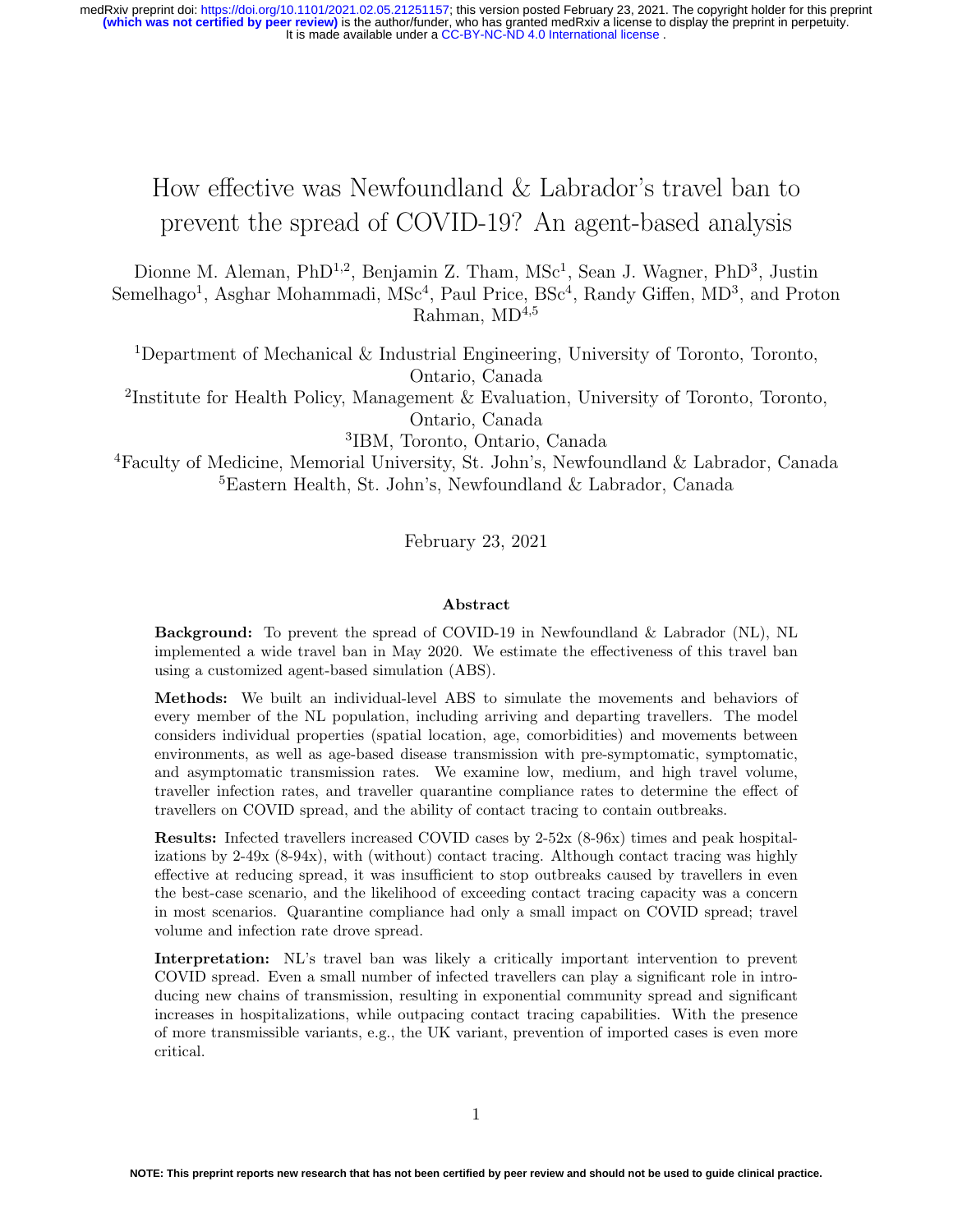# 1 Introduction

On March 11, 2020, WHO declared SARS-CoV-2 (COVID) a pandemic with 118,000 cases largely from four countries [\[1\]](#page-11-0); four months later, there were 28 million cases globally and 1.8 million new cases per week. [\[2\]](#page-11-1). Empirical evidence indicates that travel restrictions reduce the spread of diseases in general [\[3,](#page-11-2) [4\]](#page-11-3), and successful current real-life strategies for COVID include travel restriction as a crucial component. In China, travel restrictions imposed on January 23, 2020 resulted in a decrease of 515 to 39 travel-related cases in Wuhan just one week later [\[5\]](#page-11-4), and an estimated three-day delay of COVID arrival [\[6\]](#page-11-5). Continued travel restrictions in New Zealand, part of a broad intervention package, led to one of the lowest case numbers and mortalities worldwide [\[7\]](#page-11-6) and effective community elimination of COVID by June 2020 [\[8\]](#page-12-0). Similarly, Australia utilized both international and internal travel restrictions, controlling both initial and subsequent waves  $|9|$ .

Though seemingly effective at slowing COVID spread, the economic impact of travel restrictions is inconclusive, and mobility restrictions disproportionately impact poorer people [\[10\]](#page-12-2) and workers in certain industries  $[11]$ . Further, travel restrictions may be legally controversial  $[12]$  and are only moderately effective unless implemented with other policies [\[13,](#page-12-5) [14\]](#page-12-6). Thus, it is important to understand the potential benefit of travel restrictions for individual regions.

For the province of Newfoundland & Labrador (NL) in Canada, strict restrictions on travel from out-of-province, implemented May 2020, have contributed to low case counts. NL has a large tourism economy, with annual non-resident travellers ( $\approx 533,000$  [\[15\]](#page-12-7)) exceeding the province's population ( $\approx$ 520,000 [\[16\]](#page-12-8)), as well as a large presence of rotational workers. Thus, there is considerable pressure to relax travel restrictions. While studies show that travel increases COVID spread, there is a reliance on models with "potentially inappropriate assumptions" [\[17\]](#page-12-9). We therefore use a granular agent-based simulation (ABS) of COVID spread in NL to estimate the effectiveness and appropriateness of NL's travel ban, finding that a small number of infected travellers can introduce new chains of transmission even with contact tracing, similar to documented case studies [\[18,](#page-12-10) [19\]](#page-12-11). This finding is particularly important in the presence of new COVID variants of concern (VOCs)—particularly the UK variant, estimated to be 56% more transmissible than pre-existing variants [\[20\]](#page-12-12)—as demonstrated by a recent outbreak at a long-term care home in Barrie, Ontario, where contact with an international traveller by a staff member quickly led to the infection of 127 residents and at least 32 deaths [\[21\]](#page-12-13).

## 2 Methods

## 2.1 The agent-based simulation model

The ABS is adapted from morPOP (morLAB Pandemic Outbreak Planner), an ABS built to simulate the spread of pandemic influenza in the Greater Toronto Area, Ontario, Canada [\[22\]](#page-13-0). Specific adaptations for COVID include the delineation of pre-symptomatic (latent), symptomatic, and asymptomatic patient statuses. New features include travellers and contact tracing, while public transportation usage is removed as public transit is not heavily used in NL and little transit data was available. The population is constructed based on data from Statistics Canada's 2016 census [\[16\]](#page-12-8) and provincial departments, and households are located in census subdivisions (CSDs) according to the census; household compositions (single person, two adults, two adults with one child, etc.) are similarly determined by CSD-level census data.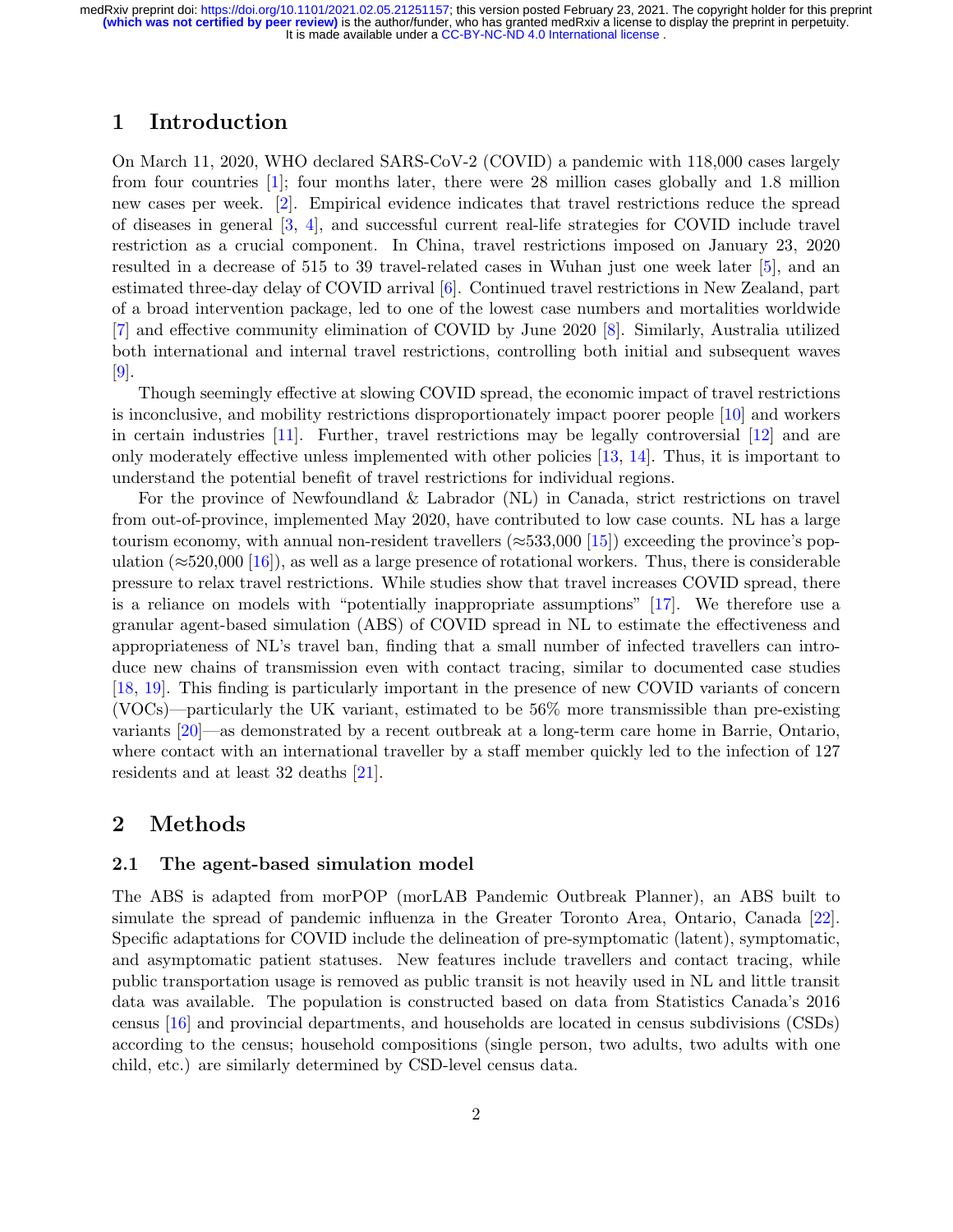morPOP models each individual in the population as a unique entity, allowing for individual behavioral, demographic, and health characteristics to be represented. Unique environments where people interact are represented: households, hospitals, schools, businesses, etc. Individuals have random community contacts in the CSDs where they live and work. Each individual has an infection status following the typical SIRD (susceptible, infectious, recovered, dead) model, with a latent asymptomatic infectious period after initial infection. During the simulation, individuals follow behavior patterns like being at home for a certain number of hours per day, going to work or school, observing physical distancing guidelines or not, and seeking medical care when infected. Visits to primary care physicians (assumed to be all in-person) and hospitals are captured, but use of advanced medical care (e.g., ventilators) is not.

At each location visited by an individual, there is interaction with other individuals at the same location (household members, fellow students, fellow employees, etc.), and an individual's chance of becoming infected is determined by contact with infected individuals in each location and the nature of that contact. For example, contact in a household may be much more likely to result in infection than contact with a customer at a business. Individuals' health statuses are updated each simulated day, and the probability that a susceptible person j becomes infected on day n is calculated by

$$
E_{ij}^{n} = \alpha_{ij} \left( t_{ij}^{n} b_{ij}^{n} + c_{ij}^{n} \right)
$$
person  $i - j$  exposure  
\n
$$
Q_{ij}^{n} = 1 - E_{ij}^{n}
$$
Pr(j not infected by i)  
\n
$$
Pr_{j}^{n}(S,I) = 1 - \prod_{i \in \mathcal{I}} Q_{ij}^{n}
$$
Pr(j infected tomorrow)

where  $\alpha_{ij}$  is the Vancouver School of Economics (VSE) risk factor for the environment in which person i and person j have contact [\[23\]](#page-13-1);  $t_{ij}^n$  is the time (in minutes) of contact between i and j on day n;  $b_{ij}^n$  is the rate of disease transmission between i and j per minute of contact;  $c_{ij}^n$  is indirect transmission between i and j; and  $\mathcal I$  is the set of currently infected individuals.

Travellers arrive to CSDs either singly or in travel parties at a rate determined by monthly travel volumes, and each travel party (including a travel party of size one) forms its own household. The entire travel party is assigned to a workplace in the CSD if the visit purpose is business, or is "bubbled" with another household in the CSD if the visit purpose is to visit friends/family. For other visit reasons, the traveller (or travel party) only has random community contacts with residents. After a pre-determined length of stay, travellers leave the simulation. Infected travellers count towards the province's infections while they are in the province, but not after they leave.

Specific limitations of the current implementation of morPOP for NL-COVID, and whether they are likely to result in an under- or overestimation of infections, are in Table [1.](#page-3-0)

#### 2.2 Model parameters

The main parameters for the ABS are shown in Table [2.](#page-4-0) Transmission rates are adapted from influenza per-minute age-based transmission rates [\[24\]](#page-13-2). Contacts in workplaces are adjusted by VSE Risk Factor [\[23,](#page-13-1) [24\]](#page-13-2), and death rate is adjusted by age and comorbidity [\[25–](#page-13-3)[27\]](#page-13-4), where comorbidities are assigned to individuals by prevalence per CSD (publicly available Canadian Community Health Survey and Statistics Canada data). Hazard rates for identified comorbidities of interest (Table [3\)](#page-5-0)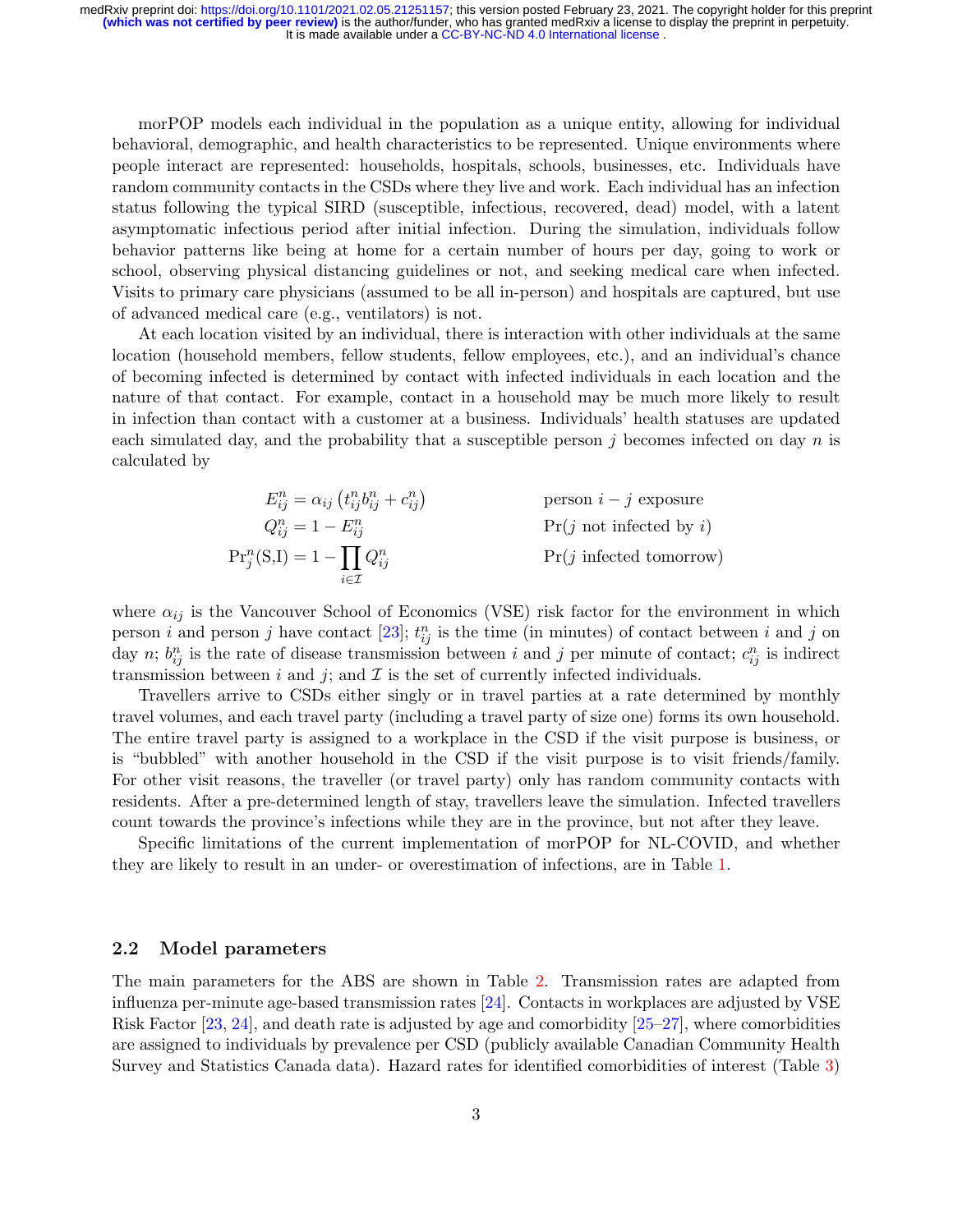| Limitation                                                                                                 | <b>Bias</b> | Explanation                                                                                                                                                                    |
|------------------------------------------------------------------------------------------------------------|-------------|--------------------------------------------------------------------------------------------------------------------------------------------------------------------------------|
| Travellers for business assigned to random<br>workplaces in their CSD                                      | Under       | Rotational workers are likely to work<br>in the same workplaces (e.g., fish)<br>processing plant), significantly<br>increasing the chance of infection for<br>resident workers |
| Individual travellers only visit/work in one CSD                                                           | Under       | Opportunity for disease transmission<br>in multiple communities is not present                                                                                                 |
| Transmission rates do not differentiate ages 5-18                                                          | Over $(?)$  | Although still uncertain, it is believed<br>that younger children are less<br>contagious than older children                                                                   |
| Institutional facilities (long-term care homes,<br>prisons) are not modelled                               | Under       | Disease may spread rapidly in these<br>environments                                                                                                                            |
| Transmission within hospitals not modelled                                                                 | Under       | Disease may spread in hospitals                                                                                                                                                |
| Specific nature of workplace contact (indoor,<br>outdoor, isolated offices/cubicles, etc.) not<br>modelled | Over        | All contacts and transmission within a<br>workplace are assumed to happen like<br>a face-to-face conversation, though<br>VSE risk factors $[23]$ are incorporated              |

<span id="page-3-0"></span>Table 1: Limitations and potential bias of morPOP predictions

are applied to both death and hospitalization probabilities. Demographic parameters for individuals and households are based on 2016 NL census data [\[16\]](#page-12-8). Workplace, home-work commutes, hospital, and Regional Health Authority parameters are from NL-specific data. As the purpose of this study is to examine the effectiveness of NL's travel ban, transmission rates in non-household environments are scaled down by 80% to reflect protective behaviors (social distancing, masks) assumed to be commonplace during the first months of the pandemic.

All traveller parameters (Figure [1\)](#page-5-1) are determined from an exit survey conducted by the Government of Newfoundland and Labrador Department of Tourism, Culture, Industry and Innovation [\[29\]](#page-13-5). This exit survey indicates traveller destinations by economic zone, which were mapped to CSDs.

#### 2.3 Travel scenarios

To assess the impact of the travel ban, we compare a baseline scenario of the travel ban in place with low, medium, and high values of travel volumes, traveller infection rates  $(\theta)$ , and traveller quarantine compliance rates (Table  $4$ ). The impact of contact tracing on each scenario is examined by running each scenario with and without contact tracing, for a total of 56 scenarios.

A percentage of travellers (50%, 75%, 80%) immediately quarantine upon arrival, meaning that they only have contacts within their household (travel party) for the duration of the quarantine. Of the travellers who did not quarantine, infected individuals will choose to begin quarantine upon symptom onset with a certain probability (25%, 50%, 80%). These lower probabilities reflect the intuition that travellers who have already chosen to not follow quarantine rules are likely incentivized to continue not following those rules when symptoms appear due to the nature of their travel (strict timelines, work/family pressures) and demonstrated lack of adherence to quarantine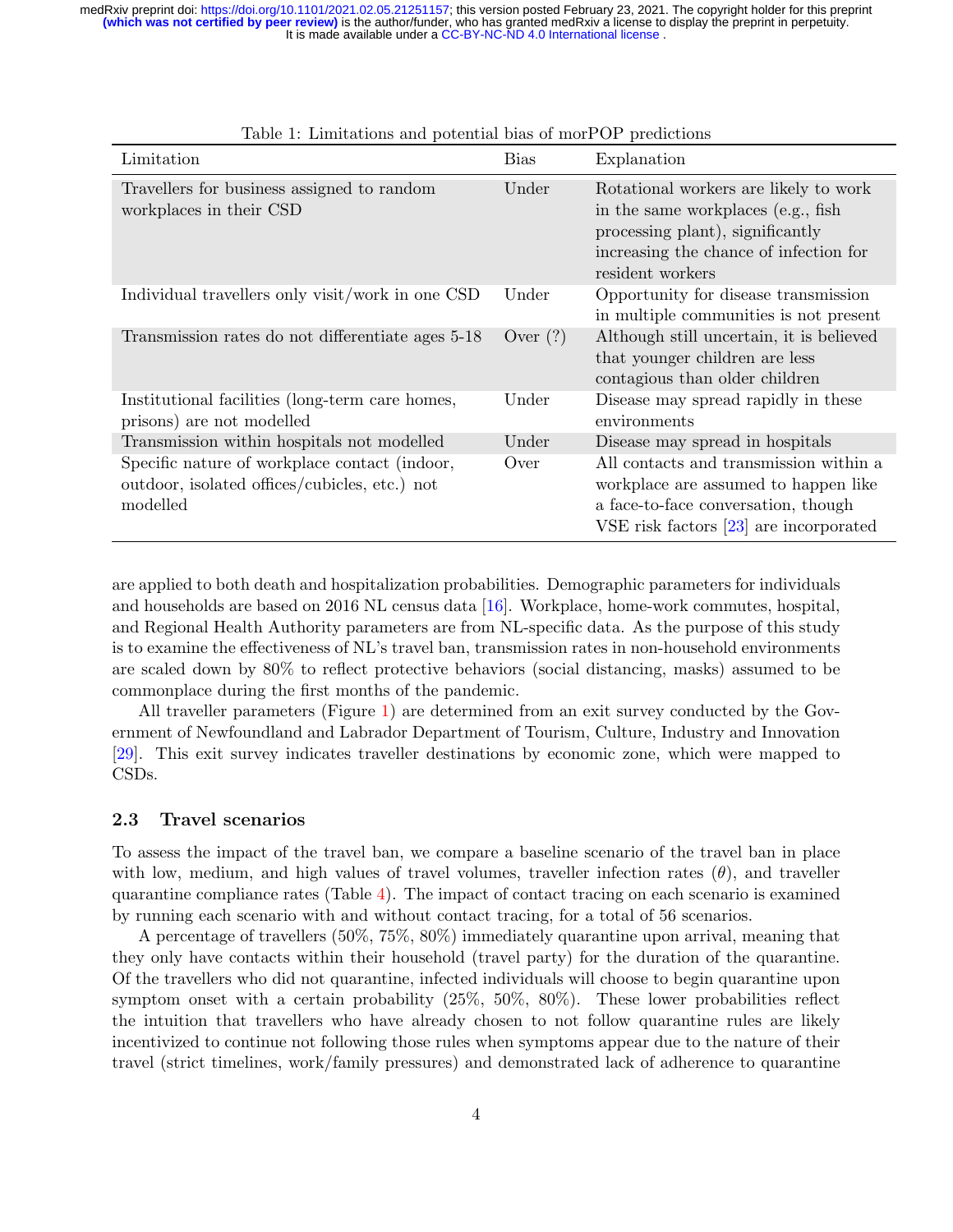#### <span id="page-4-0"></span>Table 2: Model parameters

| Parameter                                                                                         | Value                            |
|---------------------------------------------------------------------------------------------------|----------------------------------|
| Population                                                                                        |                                  |
| Initial number of unknown infections in NL population                                             | $\overline{5}$                   |
| Duration of self-isolation                                                                        | 14 days                          |
| Probability that a resident self-isolates upon symptom onset                                      | $90\%$                           |
| Probability that an entire household self-isolates when one member becomes                        | 90%                              |
| symptomatic                                                                                       |                                  |
| Number of days after symptom onset that a person chooses to alter behavior,<br>with probabilities | $0(80\%), 1(10\%), 2(10\%)$      |
| Household bubble size                                                                             | $\overline{2}$                   |
| Daily age-based contacts outside home/work/school                                                 | S1 Dataset, Canada [28]          |
| <b>Travellers</b>                                                                                 |                                  |
| Total annual non-resident travellers in a typical year (2018)                                     | 533,507 [15]                     |
| Monthly non-resident travellers to each census subdivision (matched to economic                   | Table 10 [29]                    |
| zones)                                                                                            |                                  |
| Travel party size, assumed to be of size 1-4 individuals and tuned to match                       | $1 (31\%), 2 (63\%), 3 (2\%), 4$ |
| known means                                                                                       | $(4\%)$ (Table 5 [29])           |
| Percent of travel parties who are assigned to a workplace (travel for business or                 | $29\%$ (Table 3 [29])            |
| conference)                                                                                       |                                  |
| Percent of travel parties who bubble with one household (travel for visiting                      | 36\% (Table 3 [29])              |
| relatives or other)                                                                               |                                  |
| Length of stay (days) of non-resident parties, tuned so that the 32.1-day average                 | Normal $(10.8, 5.3)$ (Table 6)   |
| stay for business travellers by auto is 4 standard deviations from the mean                       | [29]                             |
| Number of days already been infected upon arrival for infected travellers                         | $0-15$ days                      |
| (maximum possible is $5$ days latent $+10$ days symptomatic)                                      |                                  |
| Contact tracing                                                                                   |                                  |
| Daily contact tracing call capability                                                             | $1932$ calls/day                 |
| Days after being infected that contact tracing begins (includes latent period,                    | 9 days                           |
| days with symptoms before getting tested, and turnaround time for test result)                    |                                  |
| Number of days before symptom onset to contact trace                                              | 2 days                           |
| Percent of non-medical-care seeking individuals that are contact-traced                           | $50\%$                           |
| Percent of known contacts that are successfully found and contacted                               | 95%                              |
| Percent of contacts outside home/work/school that an individual remembers                         | 90%                              |
| Number of employees for workplace to be small enough to be closed due to a                        | 10                               |
| single infection                                                                                  |                                  |
| <b>Disease</b>                                                                                    |                                  |
| Per-minute disease transmission rates between age groups                                          | Table A1 $[24]$                  |
| Percent of asymptomatic cases                                                                     | 42.5% [30]                       |
| Contagiousness of pre-symptomatic and asymptomatic cases compared to                              | 25% [31]                         |
| symptomatic                                                                                       |                                  |
| Latent period                                                                                     | 5 days                           |
| Symptomatic period                                                                                | $6-10$ days                      |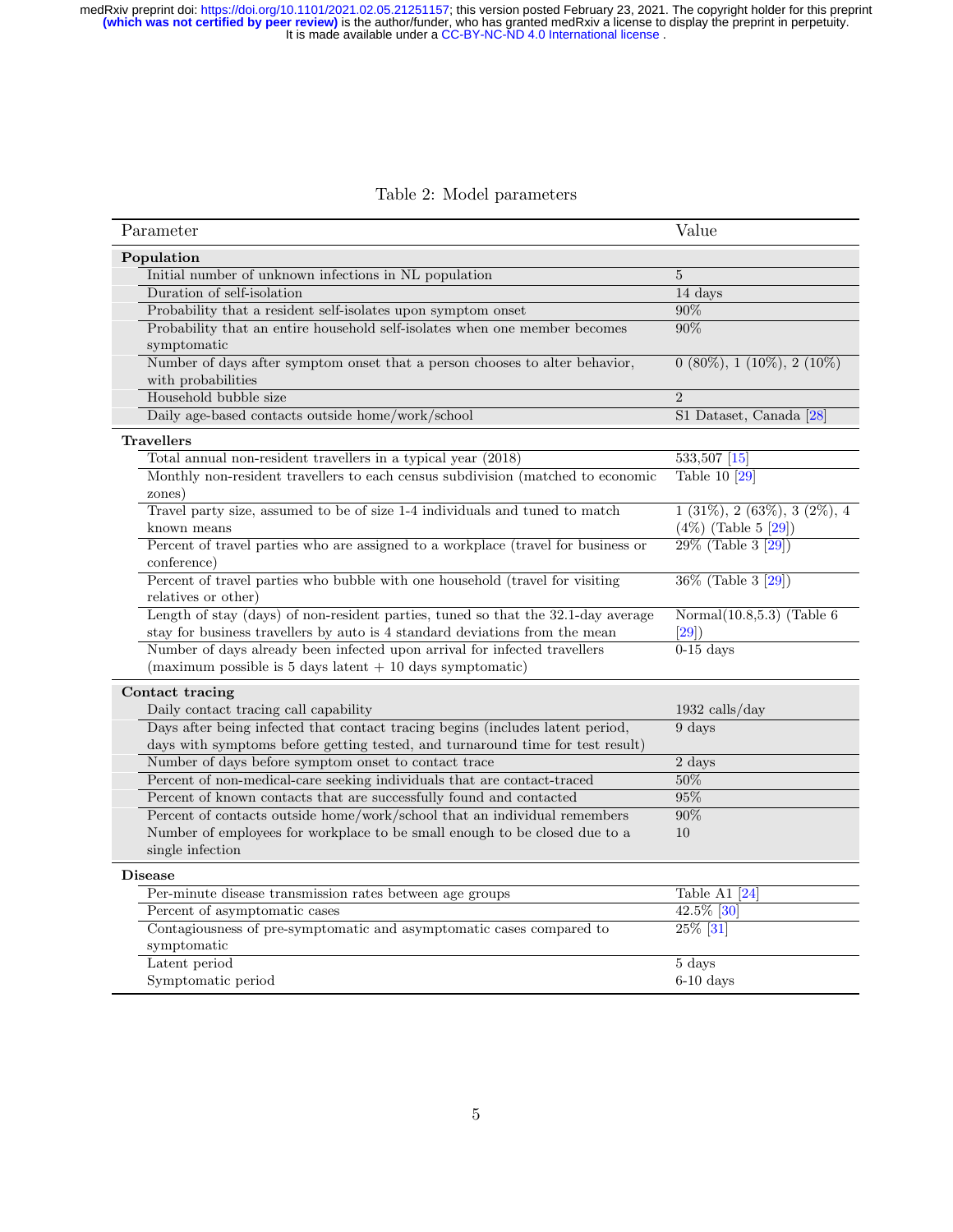Table 3: Hazard rates by comorbidity for death and hospitalization probabilities

<span id="page-5-0"></span>

| Comorbidity                                  | Hazard rate |
|----------------------------------------------|-------------|
| Cancer                                       | 2.05        |
| Chronic obstructive pulmonary disease (COPD) | 1.90        |
| <b>Diabetes</b>                              | 1.90        |
| High blood pressure                          | 1.58        |
| Ischemic heart disease (IHD)                 | 1.40        |
| Obesity                                      | 1.40        |
| Asthma                                       | 1.25        |



<span id="page-5-1"></span>Figure 1: Traveller arrival details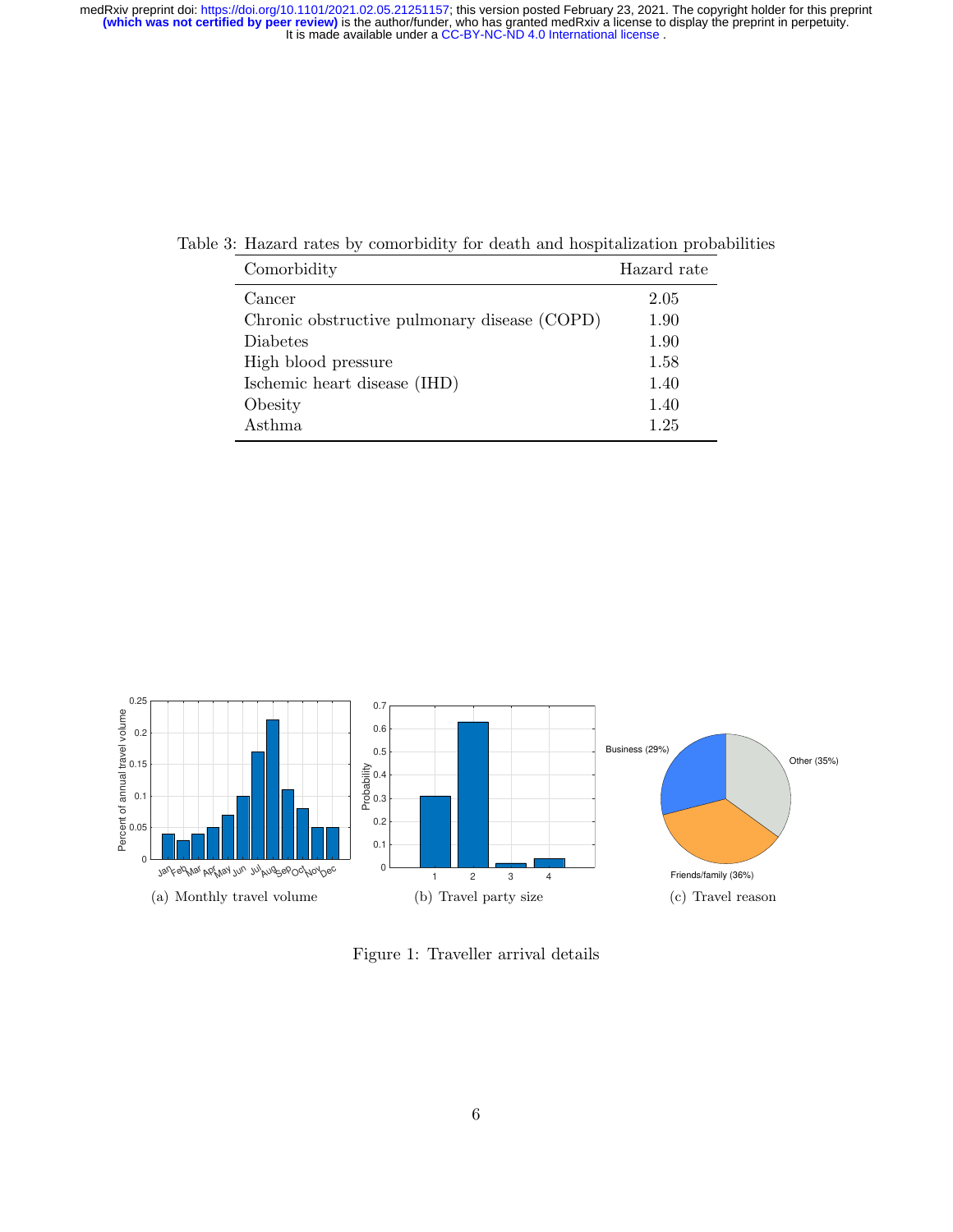| twore in money incommitty with ingher without in the context occurrence |                            |                                        |                                                                              |  |  |  |
|-------------------------------------------------------------------------|----------------------------|----------------------------------------|------------------------------------------------------------------------------|--|--|--|
|                                                                         | Travel volume <sup>*</sup> | Traveller infection<br>rate $(\theta)$ | Traveller quarantine compliance rates<br>(immediately / after symptom onset) |  |  |  |
| <b>Baseline</b>                                                         | $0\%$ (travel ban)         |                                        |                                                                              |  |  |  |
| Low                                                                     | 24\%                       | $0.03\%$                               | $50\% / 25\%$                                                                |  |  |  |
| Medium                                                                  | 50%                        | $0.1\%$                                | 75% / 50%                                                                    |  |  |  |
| High                                                                    | 100%                       | $1\%$                                  | $80\% / 80\%$                                                                |  |  |  |

<span id="page-6-0"></span>

| Table 4: Low, medium, and high values in traveller scenarios |  |  |  |  |
|--------------------------------------------------------------|--|--|--|--|
|                                                              |  |  |  |  |

<sup>∗</sup> Travel volume is in terms of non-resident travel volume; 24% non-resident travel volume is approximately 10% total travel volume (non-resident + resident).

rules.

Reasonable low  $(0.03\%)$ , medium  $(0.1\%)$ , and high  $(1\%)$  values for  $\theta$  were chosen in consultation with NL Public Health, noting that a 1% infection rate was calculated at Toronto Pearson International Airport from September to November 2020 [\[32\]](#page-13-9). The medium (50%) and high (100%) travel volumes were similarly estimated at the time the travel ban was implemented. After the summer, St. John's International Airport in NL reported that travel volumes were in fact 10% of typical volumes. As the available travel volume data [\[29\]](#page-13-5) is for non-resident travel only, 10% of total travel volumes is approximately 24% non-resident travel volumes, and thus, 24% travel volume is examined as the low travel volume scenario.

The scenarios start on May 1 and simulate 100 days. An initial undetected five cases are present at the start of the simulation. Although NL had no detected cases on May 1, without full-scale population testing, it is reasonable to assume that there are a small number of existing infections that are asymptomatic or have sufficiently mild symptoms so as not to require hospitalization. Households are engaged a "double bubble", meaning that households have close contact with one other household, in accordance with NL's de-escalation protocol during the time period.

#### 2.4 Model implementation

Unlike most ABSs that struggle to capture large populations or that require lengthy computation times and memory, morPOP is written in C++ for computational speed and parallelization. Using a number of computational techniques specifically designed to speed up run times, morPOP simulated a single 100-day outbreak on the NL population of  $\approx 520,000$  agents in on average 1.8min without travellers or contact tracing; 5min with travellers; and 8.3min with travellers and contact tracing. The difference in time is primarily due to dynamic memory allocation required by travellers and contact tracing. The model was parallelized with one simulation per processor and implemented on high-performance computing infrastructure provided by the Center for Health Informatics and Analytics (CHIA) at Memorial University. The specific infrastructure used was three Linux nodes, each with 32 cores (64 threads) and 256 GB RAM, allowing for 192 simulations to be run simultaneously. Thus, a run of 500 simulations requires  $\approx$  5-25 min, depending on the presence of travellers and contact tracing.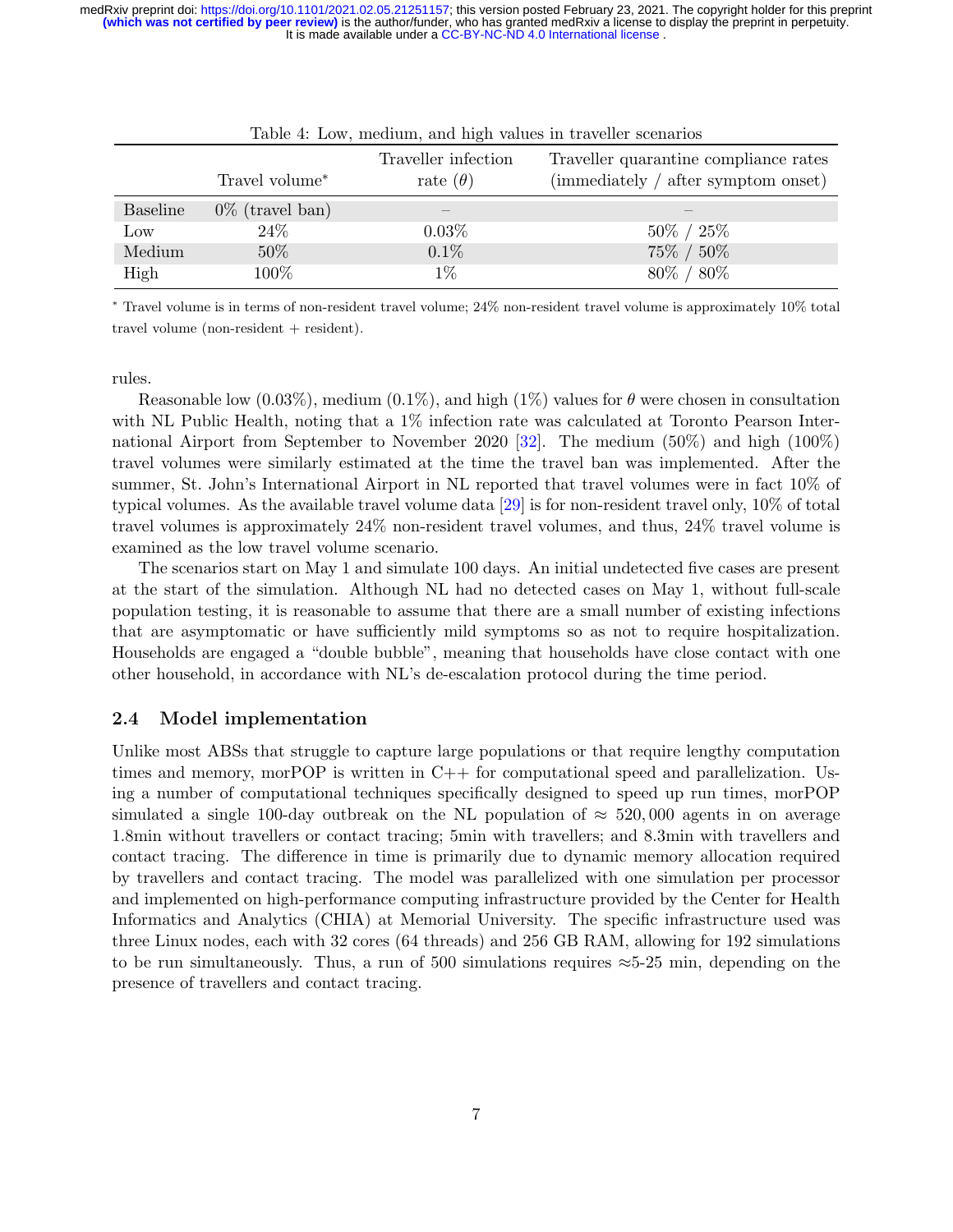<span id="page-7-0"></span>

|                                                                                                                   | Mean total cases |            |          | Mean peak hospitalizations |            |            |
|-------------------------------------------------------------------------------------------------------------------|------------------|------------|----------|----------------------------|------------|------------|
| Travel volume $\theta = 0.03\%$ $\theta = 0.1\%$ $\theta = 1\%$ $\theta = 0.03\%$ $\theta = 0.1\%$ $\theta = 1\%$ |                  |            |          |                            |            |            |
| 100\%                                                                                                             | $14 - 18x$       | $20 - 24x$ | $80-96x$ | $14 - 18x$                 | $20 - 25x$ | $77-94x$   |
| $50\%$                                                                                                            | $10 - 12x$       | $18 - 19x$ | $52-60x$ | $10-12x$                   | $17-20x$   | $53-64x$   |
| 24 %                                                                                                              | $8-11x$          | $12 - 14x$ | $28-33x$ | $8-10x$                    | $12 - 14x$ | $29 - 35x$ |

Table 5: Magnitude increase over baseline (travel ban) scenario, without contact tracing. Ranges reflect differences due to traveller quarantine compliance.

## 3 Results

Five hundred simulations were performed for each scenario. To assess the impact of contact tracing, we first analyze scenarios without contact tracing, followed by the same scenarios with contact tracing.

## 3.1 Without contact tracing

In the baseline (travel ban) scenario, the number of infections reaches 0 in late June, while all other scenarios show exponential increase (Figure [2,](#page-8-0) top). Travellers' quarantine compliance does not have a large impact on community disease spread; once infected travellers initiate community disease spread, exponential growth of infections begins. Travel volumes, however, significantly impact disease spread, with 1% infected travellers yielding such high numbers of cases that the figure had to be plotted on a different scale. Table [5](#page-7-0) indicates the magnitude increase in mean total cases and hospitalizations over baseline for each scenario, again illustrating that quarantine compliance impacts total cases far less than travel volume and infection rate.

Because mean and confidence interval plots like those in active case plots of Figure [2](#page-8-0) (top) obscure simulation outcomes that are much larger than the mean (e.g., super-spreader events), simulation outcomes are better illustrated by examining the probability that metrics exceed thresholds. The other rows in Figure [2](#page-8-0) illustrate the probability that the peak number of cases, total cases, deaths, and hospitalizations exceeds the threshold in the x-axis. In all metrics, for a fixed rate of infection, the probability of increasingly worse outcomes increases as the travel volume increases and rate of compliance declines. As the rate of infection increases, the outcomes all worsen dramatically, particularly as the rate of infection grows to 1%.

## 3.2 With contact tracing

Contact tracing is highly effective at reducing disease spread (Figure [3\)](#page-9-0), but the predictions of daily active COVID cases still exhibit exponential growth even in the best-case scenario of 24% travel volume,  $\theta = 0.03\%$ , and high quarantine compliance. The number of cases is still determined much more by travel volume and traveller infection rate rather than compliance, and contact tracing is insufficient to stop community spread from travellers (Table  $6$ ), which also results in significantly more hospitalizations than with the travel ban in place.

Contact tracing reduces the mean total number of cases by 45.5% in the baseline scenario, and is effective in the presence of travellers (though still unable to stop exponential growth), but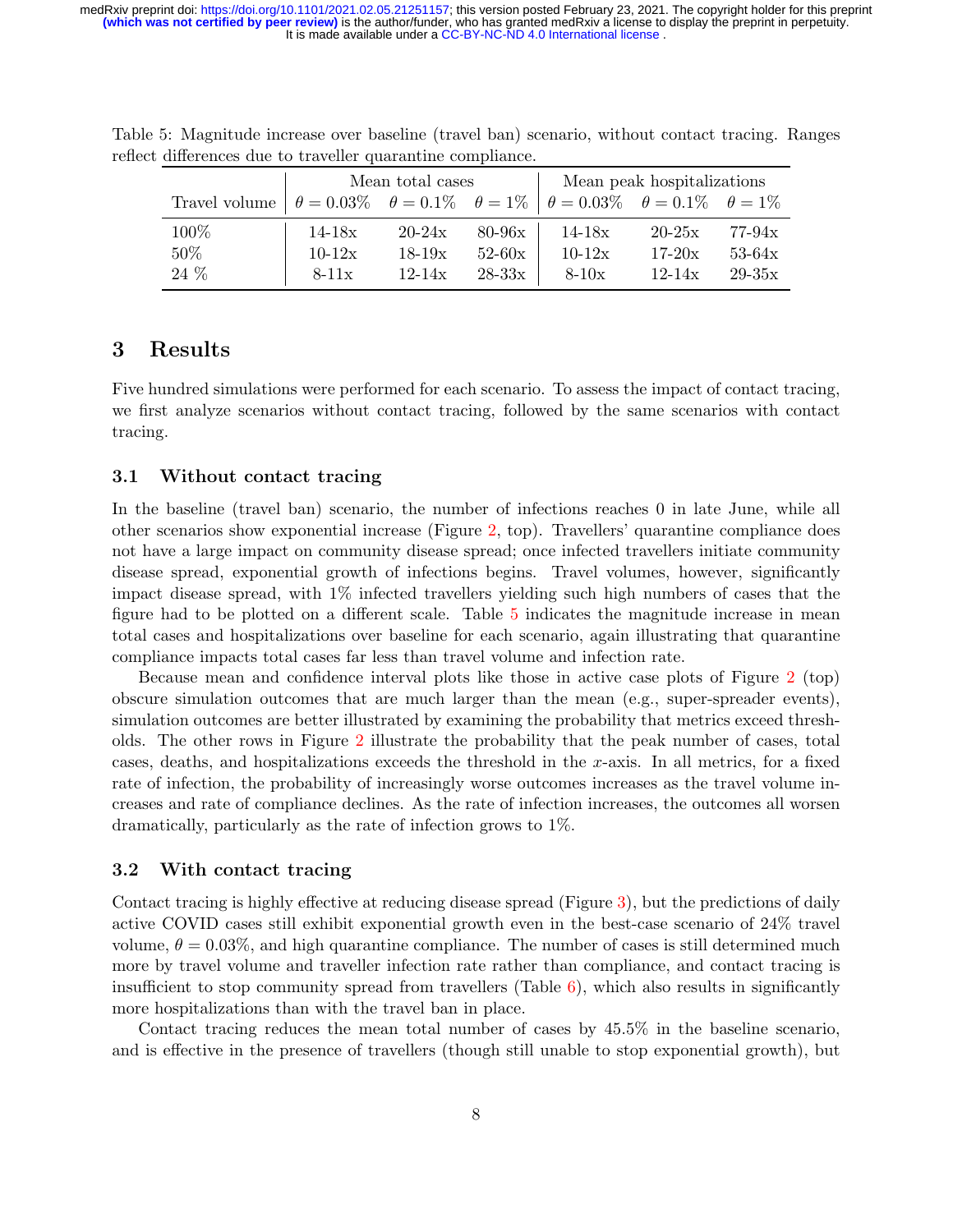

<span id="page-8-0"></span>Figure 2: Simulation outcomes without contract tracing (CT). 95% confidence intervals are shown, and the mean is bolded.  $\theta$  is the traveller infection rate. Note that  $\theta = 1\%$  is on a different scale; the horizontal line at  $\approx 800$  cases in  $\theta = 1\%$  active cases (top) indicates the upper limit of the figures for  $\theta = 0.03\%$  and 0.1%, while the vertical lines in other rows indicate the maximum x-axis value for  $\theta = 0.03\%$  and 0.1%.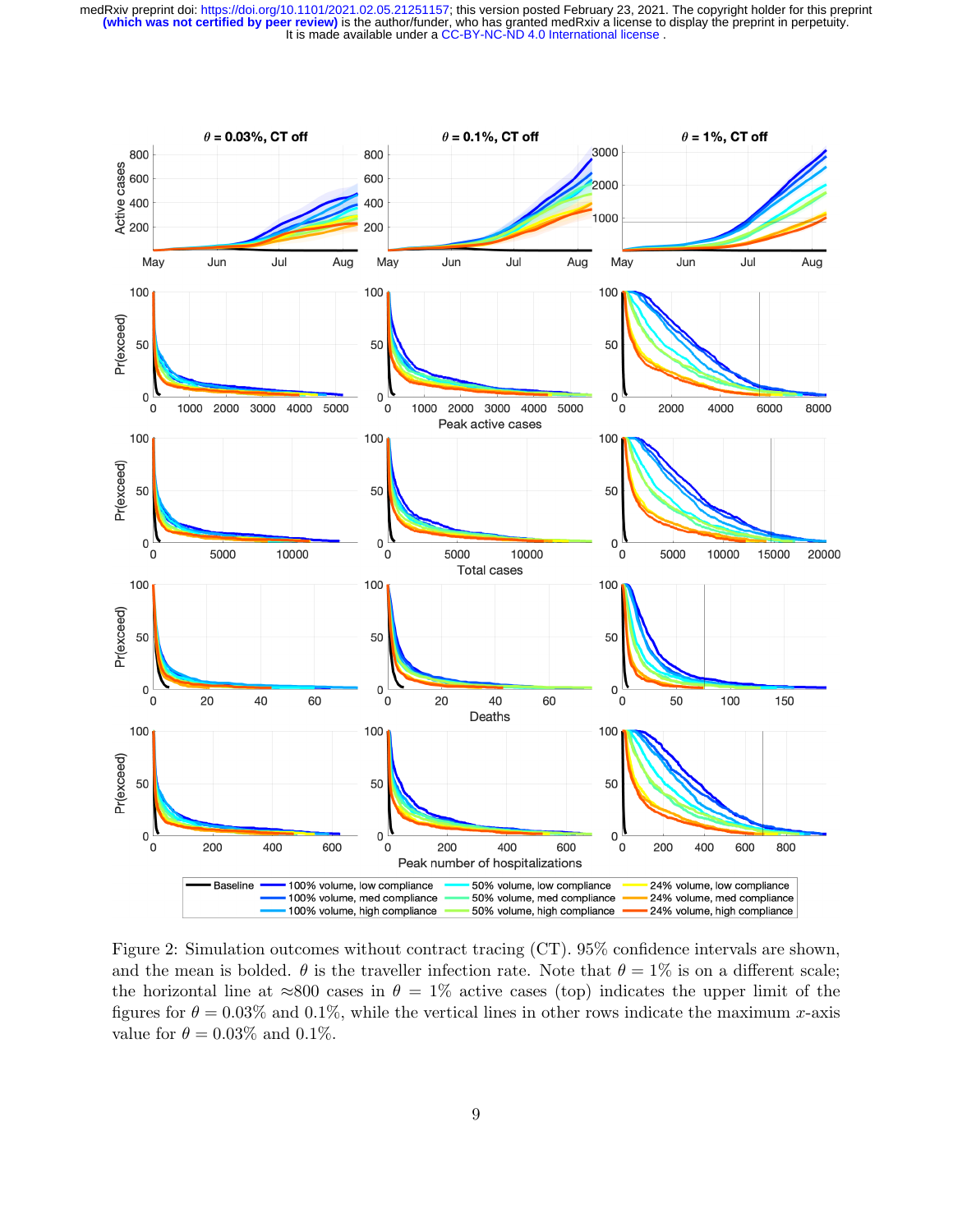

<span id="page-9-0"></span>Figure 3: Simulation outcomes with contract tracing (CT). 95% confidence intervals are shown, and the mean is bolded.  $\theta$  is the traveller infection rate. Note that  $\theta = 1\%$  is on a different scale; the horizontal line at  $\approx$ 140 cases in  $\theta = 1\%$  active cases (top) indicates the upper limit of the figures for  $\theta = 0.03\%$  and 0.1%, while the vertical lines in other rows indicate the maximum x-axis value for  $\theta = 0.03\%$  and 0.1%.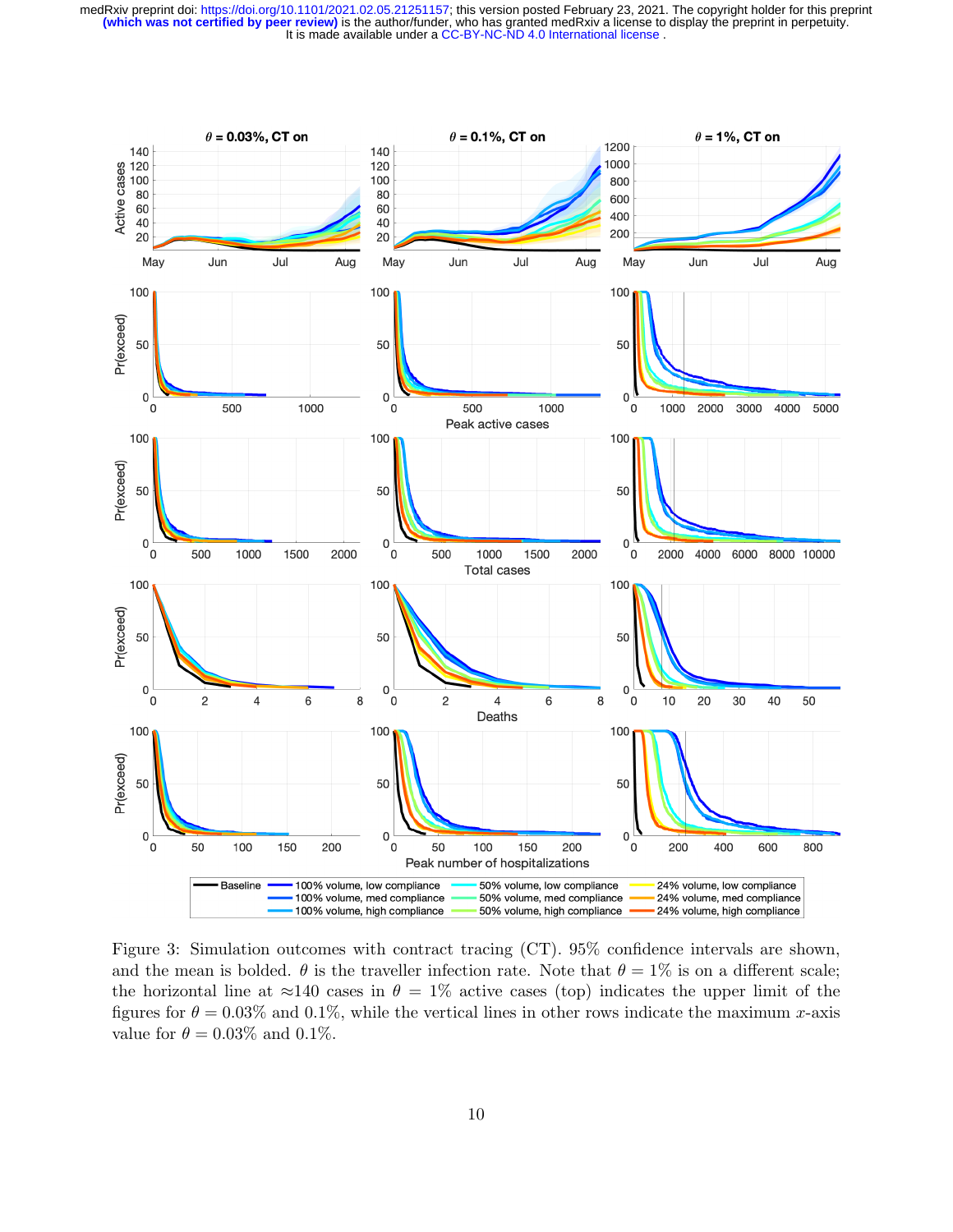<span id="page-10-0"></span>

|                                                                                                                   | Mean total cases |        |            | Mean peak hospitalizations |        |            |  |
|-------------------------------------------------------------------------------------------------------------------|------------------|--------|------------|----------------------------|--------|------------|--|
| Travel volume $\theta = 0.03\%$ $\theta = 0.1\%$ $\theta = 1\%$ $\theta = 0.03\%$ $\theta = 0.1\%$ $\theta = 1\%$ |                  |        |            |                            |        |            |  |
| 100%                                                                                                              | $3-4x$           | $6-7x$ | $46 - 52x$ | $3-4x$                     | $6-7x$ | $43 - 49x$ |  |
| $50\%$                                                                                                            | $3-4x$           | 4x     | $23-26x$   | 3x                         | 4x     | $22 - 25x$ |  |
| 24\%                                                                                                              | $2-3x$           | $3-4x$ | $12 - 13x$ | 2x                         | Зx     | $12 - 13x$ |  |

Table 6: Magnitude increase over baseline (travel ban) scenario, with contact tracing. Ranges reflect differences due to traveller quarantine compliance.



<span id="page-10-1"></span>Figure 4: Contact tracing daily call load

effectiveness decreases as the rate of infected travellers increases. At  $\theta = 0.03\%$  and  $\theta = 0.1\%$ , contact tracing reduces the mean total number of cases by 81.4-89.6%, and by 67.6-79.3% for  $\theta = 1\%.$ 

The daily call capacity for NL is 1932 calls, which has about a 10% and 16% chance of being exceeded in the worst-case travel volume and compliance scenarios for  $\theta = 0.03\%$  and  $\theta = 0.1\%$ , respectively (Figure [4\)](#page-10-1). For  $\theta = 1\%$ , the best-case travel volume scenario has call overload around 15-23% likelihood; the other scenarios have a 32-72% chance of call overload, and a 21-45% chance of even exceeding 5000 calls per day.

## 4 Interpretations

If the existing number of cases in NL is very small as was believed at the time of the travel ban, even a very small number of infected travellers had the potential to dramatically worsen the pandemic even with high levels of traveller quarantine compliance. However, the mere act of travel, especially by air (which comprises 84% of NL's non-resident travel [\[29\]](#page-13-5)), increases exposure to COVID, and travellers may therefore have a higher risk of infection than the general population of their province or country of origin. Contact tracing has a tremendous ability to reduce the number of cases in the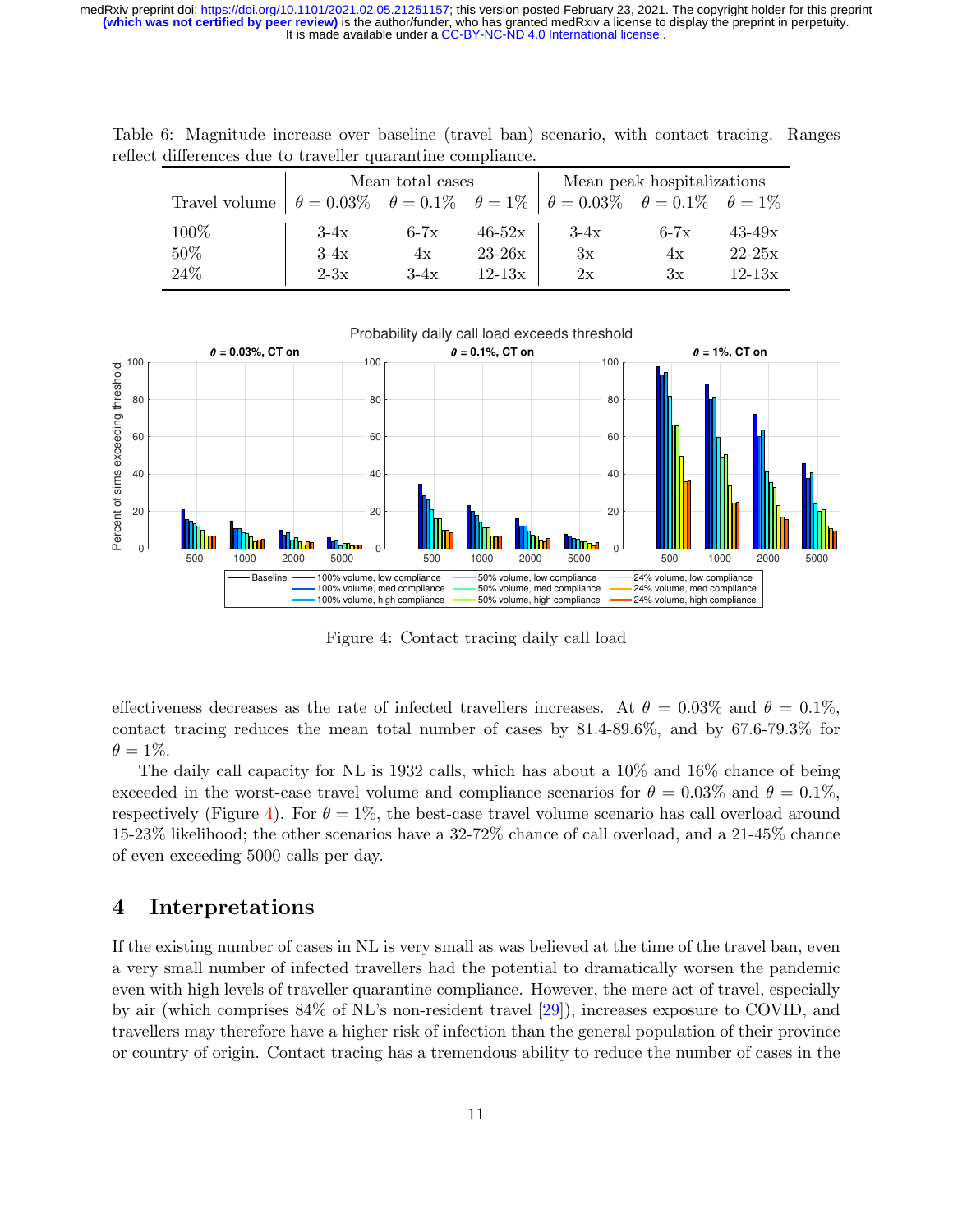community, but even the best-case scenario of travellers begins exponential growth before the end of the 100-day simulation period. In all scenarios with travellers, both the mean total cases and peak number of hospitalizations were orders of magnitude larger than with the travel ban in place. The likelihood of exceeding contact tracing capacity is a concern even for lower rates of traveller infection at full travel volume, and capacity is very likely to be exceeded at a 1% rate of infected travellers.

Travel restrictions may be lessened with screening, however, allowing more travel means an increase in imported cases given the potential for false negatives [\[33–](#page-13-10)[35\]](#page-14-0), especially for asymptomatic and pre-symptomatic cases that may comprise close to half of infected travellers [\[36\]](#page-14-1). As demonstrated, the potential for a failure to contain COVID is high even with few infected travellers in the community, so any policy to reduce quarantine requirements must be carefully investigated with detailed knowledge of travellers' points of origin and likely infection rates; however, such information is difficult to ascertain given potentially convoluted travel paths.

Thus, the morPOP simulation model indicates that the travel ban provided significant protection to the NL population. With more transmissible VOCs recently discovered, the importance of preventing imported cases from travellers is even more critical than the model results suggest.

# References

- <span id="page-11-0"></span>[1] World Health Organization. WHO Director-General's opening remarks at the media briefing on COVID-19 - 11 March 2020. WHO; 2020. Accessed January 23, 2021. [https://www.who.int/dg/speeches/detail/](https://www.who.int/dg/speeches/detail/who-director-general-s-opening-remarks-at-the-media-briefing-on-covid-19---11-march-2020) [who-director-general-s-opening-remarks-at-the-media-briefing-on-covid-19---11-march-2020](https://www.who.int/dg/speeches/detail/who-director-general-s-opening-remarks-at-the-media-briefing-on-covid-19---11-march-2020).
- <span id="page-11-1"></span>[2] World Health Organization. Coronavirus disease (COVID-19): weekly epidemiological update [Technical documents]. World Health Organization; 2020. Accessed January 23, 2021. [https://www.who.int/docs/default-source/coronaviruse/situation-reports/](https://www.who.int/docs/default-source/coronaviruse/situation-reports/20200914-weekly-epi-update-5.pdf) [20200914-weekly-epi-update-5.pdf](https://www.who.int/docs/default-source/coronaviruse/situation-reports/20200914-weekly-epi-update-5.pdf).
- <span id="page-11-2"></span>[3] Brownstein JS, Wolfe CJ, Mandl KD. Empirical evidence for the effect of airline travel on inter-regional influenza spread in the United States. PLOS Med. 2006;3(10):e401.
- <span id="page-11-3"></span>[4] Bell DM, WHO Working Group on Prevention of International and Community Transmission of SARS. Public health interventions and SARS spread, 2003. Emerging Infectious Diseases. 2004;10(11):1900.
- <span id="page-11-4"></span>[5] Tian HY, Liu YH, Li YD, Wu CH, Chen B, Kraemer MUG, et al. An investigation of transmission control measures during the first 50 days of the COVID-19 epidemic in China. Science. 2020;368(6491):638–642.
- <span id="page-11-5"></span>[6] Kraemer MUG, Yang CH, Gutierrez B, Wu CH, Klein B, Pigott DM, et al. The effect of human mobility and control measures on the COVID-19 epidemic in China. Science. 2020;368(6490):493–497.
- <span id="page-11-6"></span>[7] Jefferies S, French N, Gilkison C, Graham G, Hope V, Marshall J, et al. COVID-19 in New Zealand and the impact of the national response: a descriptive epidemiological study. The Lancet Public Health. 2020;5(11):e612–e623.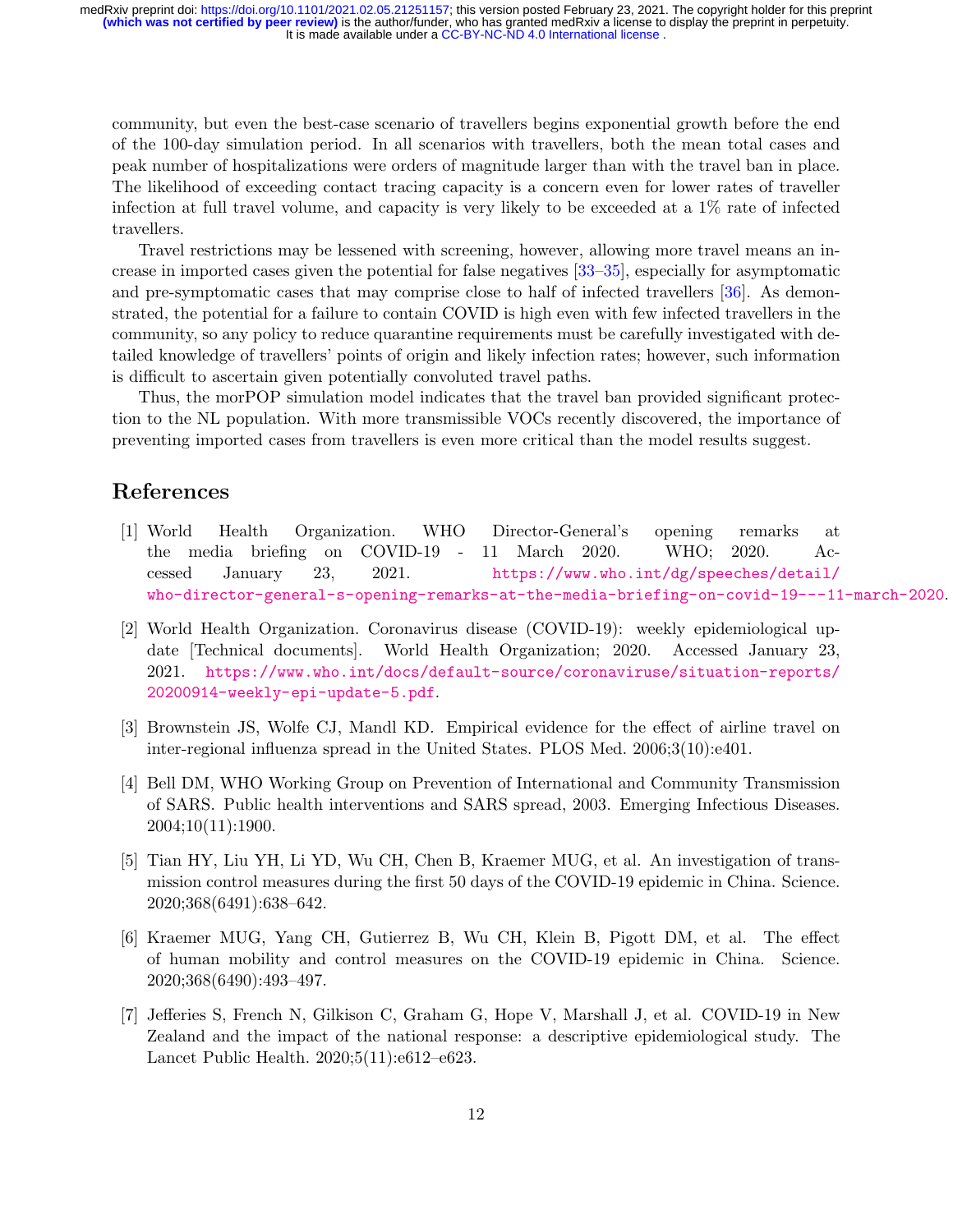- <span id="page-12-0"></span>[8] Baker MG, Wilson N, Anglemyer A. Successful elimination of COVID-19 transmission in New Zealand. New England Journal of Medicine. 2020;383(8):e56.
- <span id="page-12-1"></span>[9] A A, M M, D RA, J T, E M. Delaying the COVID-19 epidemic in Australia: evaluating the effectiveness of international travel bans. Aust N Z J Public Health. 2020;44(4):257–259.
- <span id="page-12-2"></span>[10] Bonaccorsi G, Pierri F, Cinelli M, Flori A, Galeazzi A, Porcelli F, et al. Economic and social consequences of human mobility restrictions under COVID-19. Proceedings of the National Academy of Sciences. 2020;117(27):15530–15535.
- <span id="page-12-3"></span>[11] Nicola M, Alsafi Z, Sohrabi C, Kerwan A, Al-Jabir A, Iosifidis C, et al. The socio-economic implications of the coronavirus pandemic (COVID-19): A review. International Journal of Surgery (London, England). 2020;78:185.
- <span id="page-12-4"></span>[12] Meier BM, Habibi R, Yang YT. Travel restrictions violate international law. Science. 2020;367(6485):1436.
- <span id="page-12-5"></span>[13] Chinazzi M, Davis JT, Ajelli M, Gioannini C, Litvinova M, Merler S, et al. The effect of travel restrictions on the spread of the 2019 novel coronavirus (COVID-19) outbreak. Science. 2020;368(6489):395–400.
- <span id="page-12-6"></span>[14] Epstein JM, Goedecke DM, Yu F, Morris RJ, Wagener DK, Bobashev GV. Controlling pandemic flu: the value of international air travel restrictions. PLOS ONE. 2007;2(5):e401.
- <span id="page-12-7"></span>[15] Government of Newfoundland and Labrador Department of Tourism, Culture, Industry and Innovation. Newfoundland and Labrador Provincial Tourism Performance 2018; 2018. Accessed June 16, 2020. [https://www.gov.nl.ca/tcii/files/Annual\\_Performance\\_Report\\_2018\\_](https://www.gov.nl.ca/tcii/files/Annual_Performance_Report_2018_Final_June_-2019.pdf) [Final\\_June\\_-2019.pdf](https://www.gov.nl.ca/tcii/files/Annual_Performance_Report_2018_Final_June_-2019.pdf).
- <span id="page-12-8"></span>[16] Statistics Canada. 2016 Census; 2016.
- <span id="page-12-9"></span>[17] Burns J, Movsisyan A, Stratil JM, Coenen M, Emmert-Fees KMF, Geffert K, et al. Travelrelated control measures to contain the COVID-19 pandemic: a rapid review. Cochrane Database of Systematic Reviews. 2020;9:CD013717.
- <span id="page-12-10"></span>[18] Böhmer MM, Buchholz U, Corman VM, Hoch M, Katz K, Marosevic DV, et al. Investigation of a COVID-19 outbreak in Germany resulting from a single travel-associated primary case: a case series. The Lancet Infectious Diseases. 2020;20(8):920–928.
- <span id="page-12-11"></span>[19] Hâncean MG, Perc M, Lerner J. Early spread of COVID-19 in Romania: imported cases from Italy and human-to-human transmission networks. Royal Society Open Science. 2020;7(7):200780.
- <span id="page-12-12"></span>[20] Davies NG, Barnard RC, Jarvis CI, Kucharski AJ, Munday J, Pearson CAB, et al. Estimated transmissibility and severity of novel SARS-CoV-2 Variant of Concern 202012/01 in England. medRxiv. 2020;Available from: [https://www.medrxiv.org/content/early/2020/](https://www.medrxiv.org/content/early/2020/12/26/2020.12.24.20248822) [12/26/2020.12.24.20248822](https://www.medrxiv.org/content/early/2020/12/26/2020.12.24.20248822).
- <span id="page-12-13"></span>[21] Morris S. U.K. variant confirmed at Barrie, Ont., care home where 32 have died. CTV News; 2021. Accessed January 23, 2021. [https://barrie.ctvnews.ca/](https://barrie.ctvnews.ca/u-k-variant-confirmed-at-barrie-ont-care-home-where-32-have-died-1.5279379) [u-k-variant-confirmed-at-barrie-ont-care-home-where-32-have-died-1.5279379](https://barrie.ctvnews.ca/u-k-variant-confirmed-at-barrie-ont-care-home-where-32-have-died-1.5279379).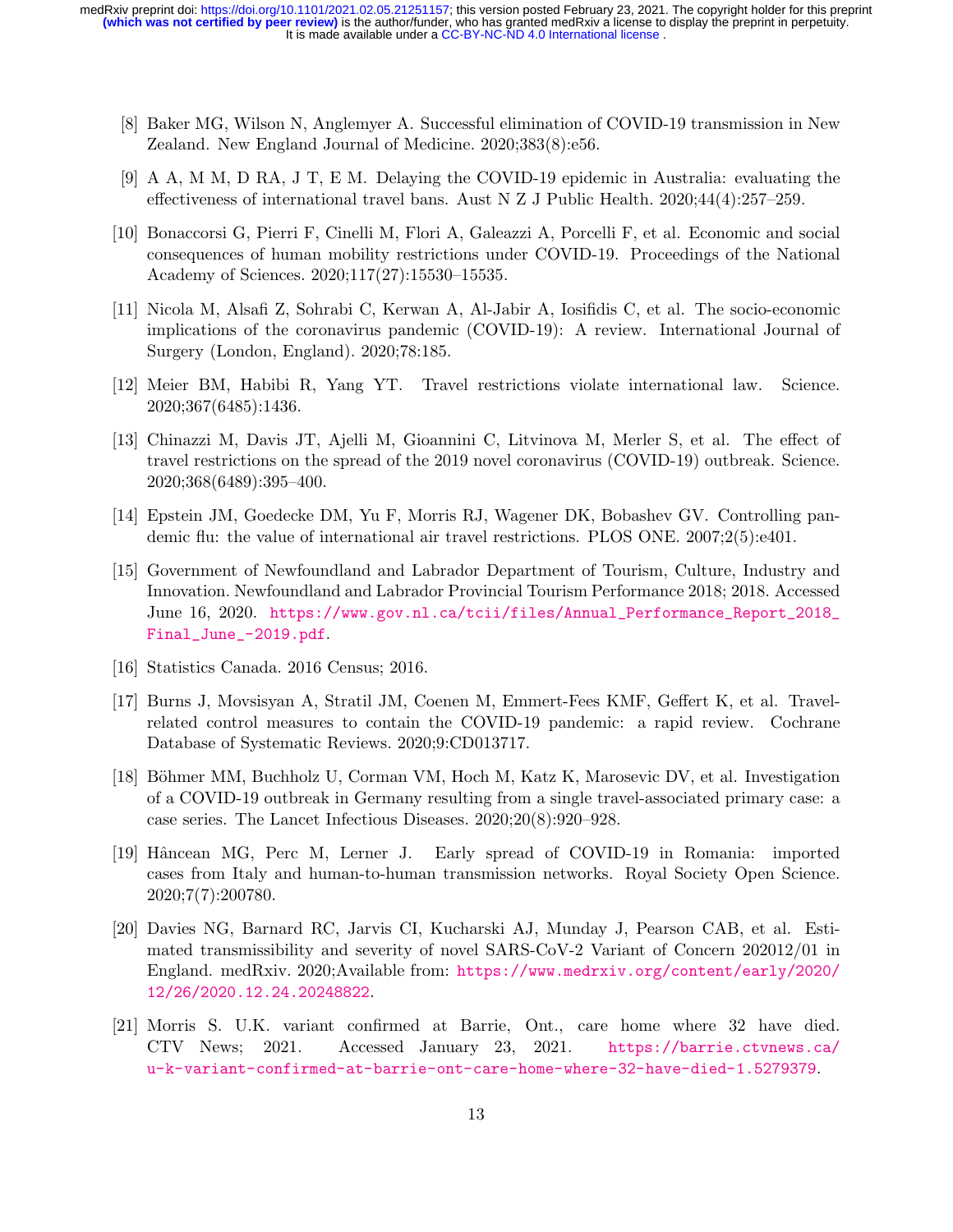- <span id="page-13-0"></span>[22] Aleman DM, Wibisono TG, Schwartz B. A nonhomogeneous agent-based simulation approach to modeling the spread of disease in a pandemic outbreak. INFORMS Journal on Applied Analytics. 2011;41(3):301–315.
- <span id="page-13-1"></span>[23] Vancouver School of Economics. Employment and COVID-19 Transmission Risks; 2020. Accessed July 8, 2020. [https://lmic-cimt.shinyapps.io/vse\\_lmic\\_risk\\_analysis/](https://lmic-cimt.shinyapps.io/vse_lmic_risk_analysis/).
- <span id="page-13-2"></span>[24] Haber MJ, Shay DK, Davis XM, Patel R, Jin XP, Weintraub E, et al. Effectiveness of interventions to reduce contact rates during a simulated influenza pandemic. Emerging Infectious Diseases. 2007;13(4):581.
- <span id="page-13-3"></span>[25] Coggon D, Croft P, Cullinan P, Williams A. Assessment of workers' personal vulnerability to COVID-19 using 'covid-age'. Occupational Medicine. 2020;70(10):461–464.
- [26] Guan WJ, Liang WH, Zhao Y, Liang HR, Chen ZS, Li YM, et al. Comorbidity and its impact on 1590 patients with COVID-19 in China: a nationwide analysis. European Respiratory Journal. 2020;55(5).
- <span id="page-13-4"></span>[27] Docherty AB, Harrison EM, Green CA, Hardwick HE, Pius R, Norman L, et al. Features of 16,749 hospitalised UK patients with COVID-19 using the ISARIC WHO Clinical Characterisation Protocol. medRxiv. 2020;Available from: [https://www.medrxiv.org/content/](https://www.medrxiv.org/content/early/2020/04/28/2020.04.23.20076042) [early/2020/04/28/2020.04.23.20076042](https://www.medrxiv.org/content/early/2020/04/28/2020.04.23.20076042).
- <span id="page-13-6"></span>[28] Prem K, Cook AR, Jit M. Projecting social contact matrices in 152 countries using contact surveys and demographic data. PLOS Computational Biology. 2017;13(9):e1005697.
- <span id="page-13-5"></span>[29] Government of Newfoundland and Labrador Department of Tourism, Culture, Industry and Innovation. 2016 Exit Survey – Results Highlights; 2018. Accessed June 16, 2020. [https://www.gov.nl.ca/tcii/files/2016\\_Exit\\_Survey\\_Highlights\\_Report\\_](https://www.gov.nl.ca/tcii/files/2016_Exit_Survey_Highlights_Report_FINAL_REVISED_June_2018.pdf) [FINAL\\_REVISED\\_June\\_2018.pdf](https://www.gov.nl.ca/tcii/files/2016_Exit_Survey_Highlights_Report_FINAL_REVISED_June_2018.pdf).
- <span id="page-13-7"></span>[30] Lavezzo E, Franchin E, Ciavarella C, Cuomo-Dannenburg G, Barzon L, Vecchio CD, et al. Suppression of a SARS-CoV-2 outbreak in the Italian municipality of Vo. Nature. 2020;584:425– 429.
- <span id="page-13-8"></span>[31] Alberta Health Services. COVID-19 Scientific Advisory Group Rapid Response Report; 2020. Accessed July 8, 2020. [https://www.albertahealthservices.ca/assets/info/ppih/](https://www.albertahealthservices.ca/assets/info/ppih/if-ppih-covid-19-rapid-response-asymptomatic-transmission.pdf) [if-ppih-covid-19-rapid-response-asymptomatic-transmission.pdf](https://www.albertahealthservices.ca/assets/info/ppih/if-ppih-covid-19-rapid-response-asymptomatic-transmission.pdf).
- <span id="page-13-9"></span>[32] McMaster HealthLabs. McMaster HealthLabs Releases Interim Report on COVID-19 Study of Arriving International Travellers; 2020. Accessed December 1, 2020. [https://www.mcmasterhealthlabs.ca/pdf/MHL%20Border%20Study%20Interim%](https://www.mcmasterhealthlabs.ca/pdf/MHL%20Border%20Study%20Interim%20Results%20News%20Release_20201117_vF_EN.pdf) [20Results%20News%20Release\\_20201117\\_vF\\_EN.pdf](https://www.mcmasterhealthlabs.ca/pdf/MHL%20Border%20Study%20Interim%20Results%20News%20Release_20201117_vF_EN.pdf).
- <span id="page-13-10"></span>[33] West CP, Montori VM, Sampathkumar P; Elsevier. COVID-19 testing: the threat of falsenegative results. Mayo Clinic Proceedings. 2020;95(6):1127–1129.
- [34] Winichakoon P, Chaiwarith R, Liwsrisakun C, Salee P, Goonna A, Limsukon A, et al. Negative nasopharyngeal and oropharyngeal swabs do not rule out COVID-19. Journal of Clinical Microbiology. 2020;58(5).